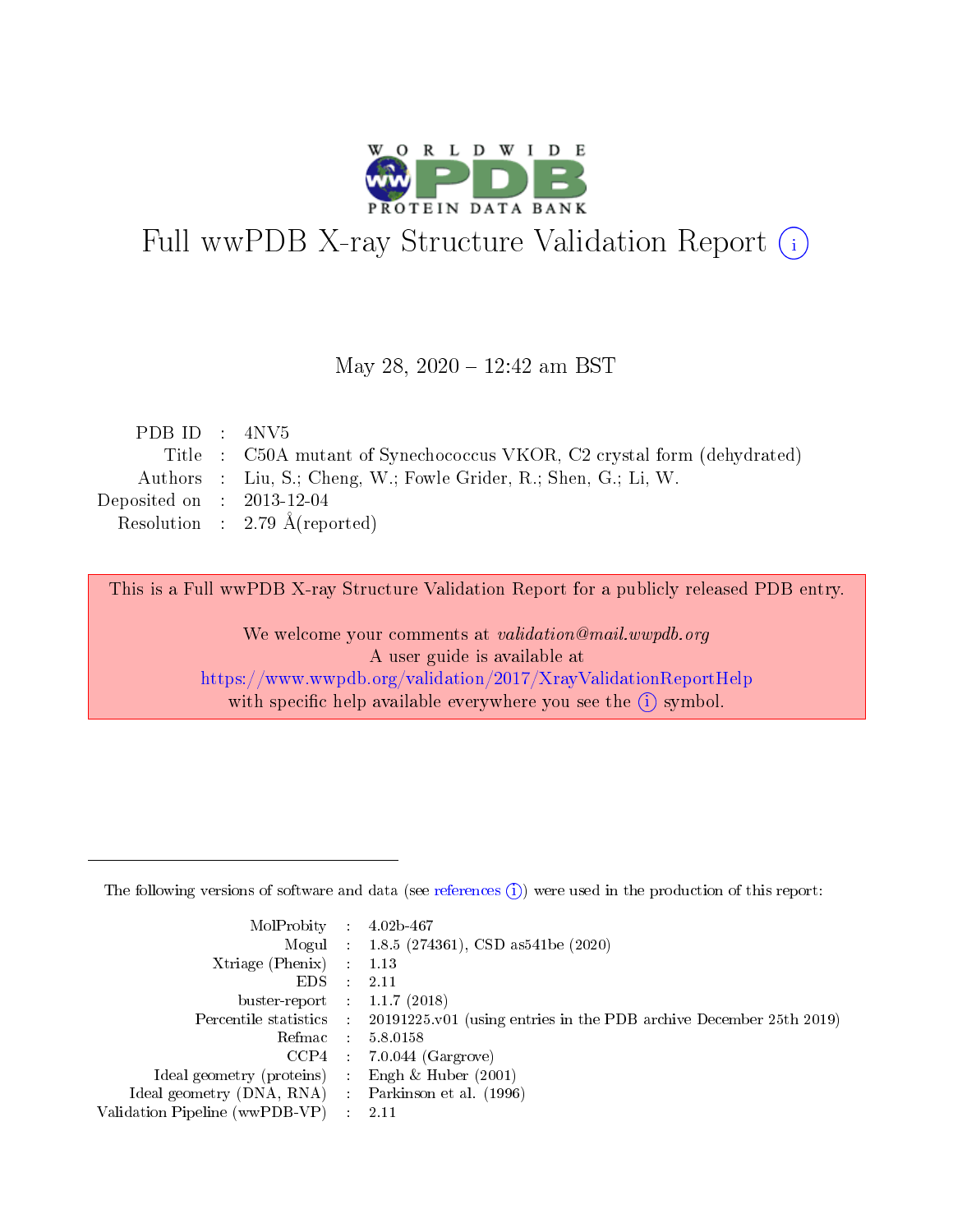# 1 [O](https://www.wwpdb.org/validation/2017/XrayValidationReportHelp#overall_quality)verall quality at a glance  $(i)$

The following experimental techniques were used to determine the structure: X-RAY DIFFRACTION

The reported resolution of this entry is 2.79 Å.

Percentile scores (ranging between 0-100) for global validation metrics of the entry are shown in the following graphic. The table shows the number of entries on which the scores are based.



| Metric                | Whole archive<br>$(\#\text{Entries})$ | Similar resolution<br>$(\#\text{Entries},\,\text{resolution}\,\,\text{range}(\textup{\AA}))$ |
|-----------------------|---------------------------------------|----------------------------------------------------------------------------------------------|
| $R_{free}$            | 130704                                | $3140(2.80-2.80)$                                                                            |
| Clashscore            | 141614                                | $3569(2.80-2.80)$                                                                            |
| Ramachandran outliers | 138981                                | $3498(2.80-2.80)$                                                                            |
| Sidechain outliers    | 138945                                | $3500(2.80-2.80)$                                                                            |
| RSRZ outliers         | 127900                                | $3078(2.80-2.80)$                                                                            |

The table below summarises the geometric issues observed across the polymeric chains and their fit to the electron density. The red, orange, yellow and green segments on the lower bar indicate the fraction of residues that contain outliers for  $>=3, 2, 1$  and 0 types of geometric quality criteria respectively. A grey segment represents the fraction of residues that are not modelled. The numeric value for each fraction is indicated below the corresponding segment, with a dot representing fractions  $\epsilon=5\%$  The upper red bar (where present) indicates the fraction of residues that have poor fit to the electron density. The numeric value is given above the bar.

| Mol | Chain   Length | Quality of chain |     |     |
|-----|----------------|------------------|-----|-----|
|     | 29             | 8%<br>80%        | 8%  | 11% |
|     | $29\degree$    | 9%<br>79%        | 10% | 10% |

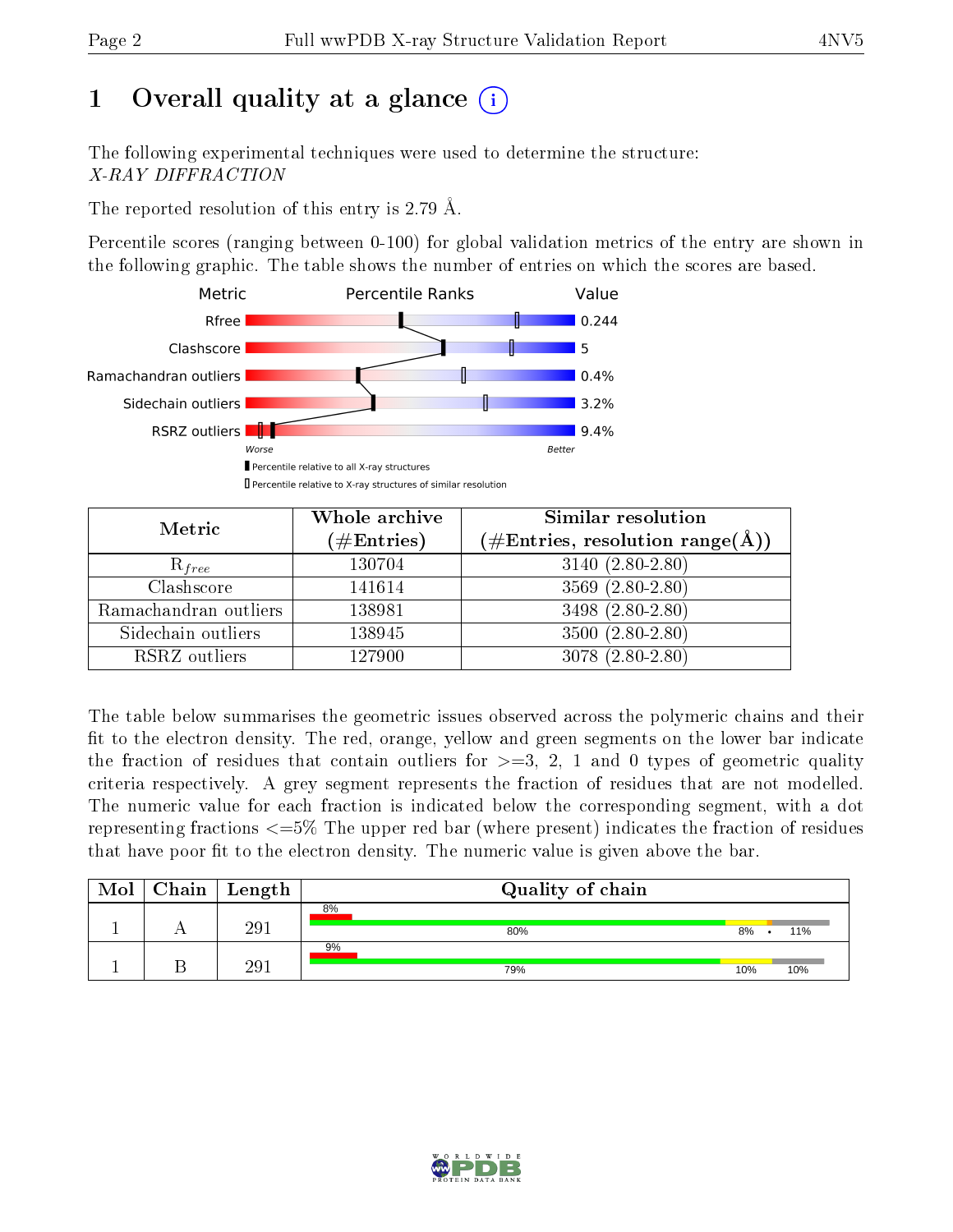# 2 Entry composition  $\left( \cdot \right)$

There are 2 unique types of molecules in this entry. The entry contains 3995 atoms, of which 0 are hydrogens and 0 are deuteriums.

In the tables below, the ZeroOcc column contains the number of atoms modelled with zero occupancy, the AltConf column contains the number of residues with at least one atom in alternate conformation and the Trace column contains the number of residues modelled with at most 2 atoms.

| Mol |  | Chain   Residues | Atoms           |           |  |        |  | $\text{ZeroOcc}$   AltConf   Trace |  |
|-----|--|------------------|-----------------|-----------|--|--------|--|------------------------------------|--|
|     |  | 259              |                 | Total C N |  |        |  |                                    |  |
|     |  | 1956-            | 1282 319 342 13 |           |  |        |  |                                    |  |
|     |  | 262              |                 | Total C N |  |        |  |                                    |  |
|     |  |                  | 1973            | 1296 319  |  | 345 13 |  |                                    |  |

Molecule 1 is a protein called VKORC1/thioredoxin domain protein.

| Chain | Residue | Modelled             | Actual     | Comment               | Reference            |
|-------|---------|----------------------|------------|-----------------------|----------------------|
| A     | 50      | ALA                  | <b>CYS</b> | ENGINEERED MUTATION   | UNP Q2JJF6           |
| А     | 284     | <b>LEU</b>           |            | <b>EXPRESSION TAG</b> | UNP Q2JJF6           |
| А     | 285     | GLU                  |            | <b>EXPRESSION TAG</b> | UNP Q2JJF6           |
| A     | 286     | <b>HIS</b>           |            | <b>EXPRESSION TAG</b> | UNP Q2JJF6           |
| А     | 287     | HIS                  |            | <b>EXPRESSION TAG</b> | UNP Q2JJF6           |
| А     | 288     | HIS                  |            | <b>EXPRESSION TAG</b> | UNP Q2JJF6           |
| А     | 289     | <b>HIS</b>           |            | <b>EXPRESSION TAG</b> | UNP Q2JJF6           |
| А     | 290     | <b>HIS</b>           |            | <b>EXPRESSION TAG</b> | UNP Q2JJF6           |
| А     | 291     | HIS                  |            | <b>EXPRESSION TAG</b> | UNP Q2JJF6           |
| B     | 50      | ALA                  | <b>CYS</b> | ENGINEERED MUTATION   | Q2JJF6<br><b>UNP</b> |
| B     | 284     | LEU                  |            | <b>EXPRESSION TAG</b> | UNP<br>Q2JJF6        |
| B     | 285     | $\operatorname{GLU}$ |            | <b>EXPRESSION TAG</b> | Q2JJF6<br>UNP        |
| B     | 286     | HIS                  |            | <b>EXPRESSION TAG</b> | Q2JJF6<br>UNP        |
| B     | 287     | HIS                  |            | <b>EXPRESSION TAG</b> | Q2JJF6<br>UNP        |
| B     | 288     | HIS                  |            | <b>EXPRESSION TAG</b> | Q2JJF6<br>UNP.       |
| B     | 289     | HIS                  |            | <b>EXPRESSION TAG</b> | UNP Q2JJF6           |
| B     | 290     | <b>HIS</b>           |            | <b>EXPRESSION TAG</b> | UNP Q2JJF6           |
| B     | 291     | <b>HIS</b>           |            | <b>EXPRESSION TAG</b> | UNP Q2JJF6           |

There are 18 discrepancies between the modelled and reference sequences:

• Molecule 2 is UBIQUINONE-10 (three-letter code: U10) (formula:  $C_{59}H_{90}O_4$ ).

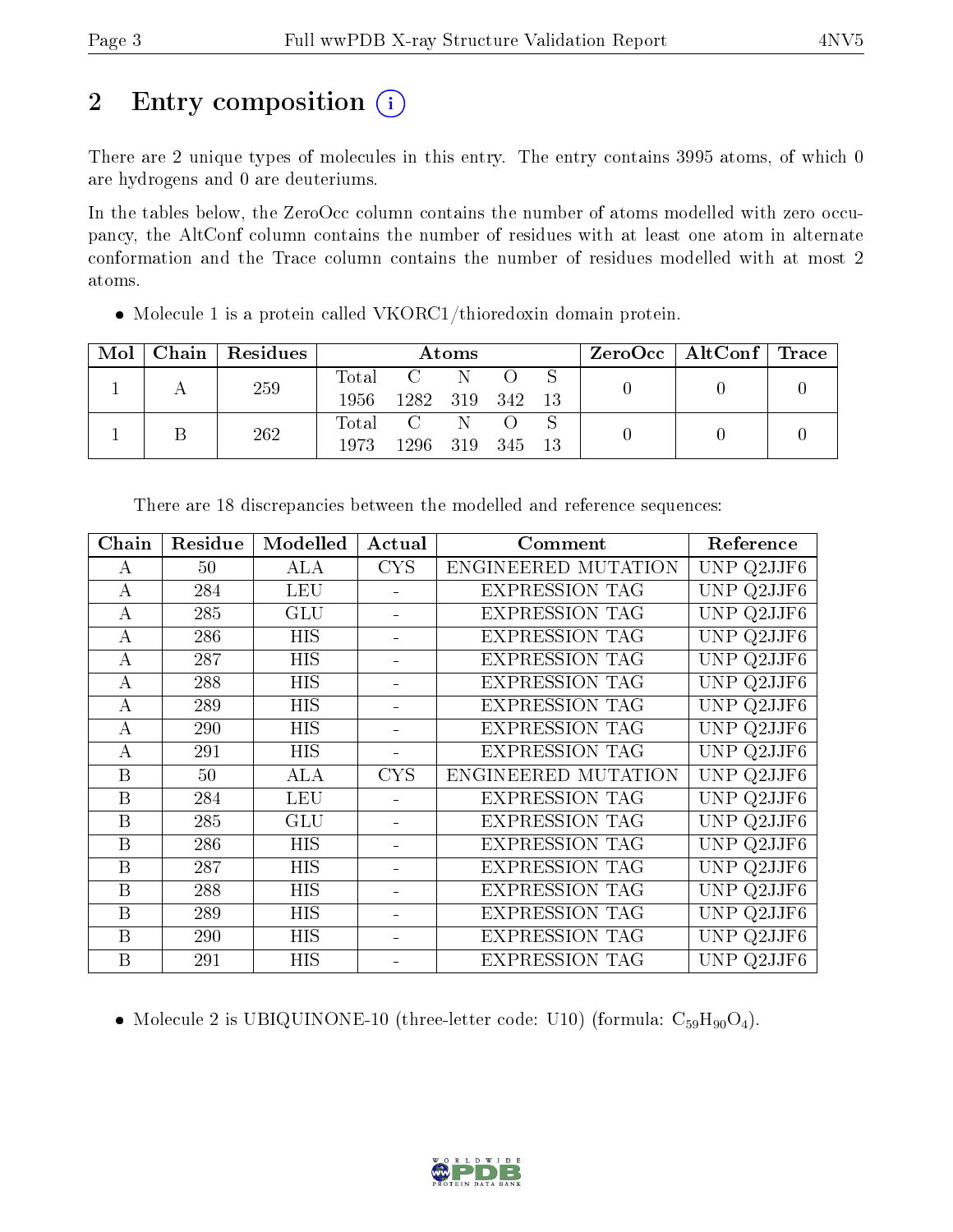

|  | Mol   Chain   Residues | Atoms                 | ZeroOcc   AltConf |
|--|------------------------|-----------------------|-------------------|
|  |                        | Total C O<br>29<br>33 |                   |
|  |                        | Total C O<br>29<br>33 |                   |

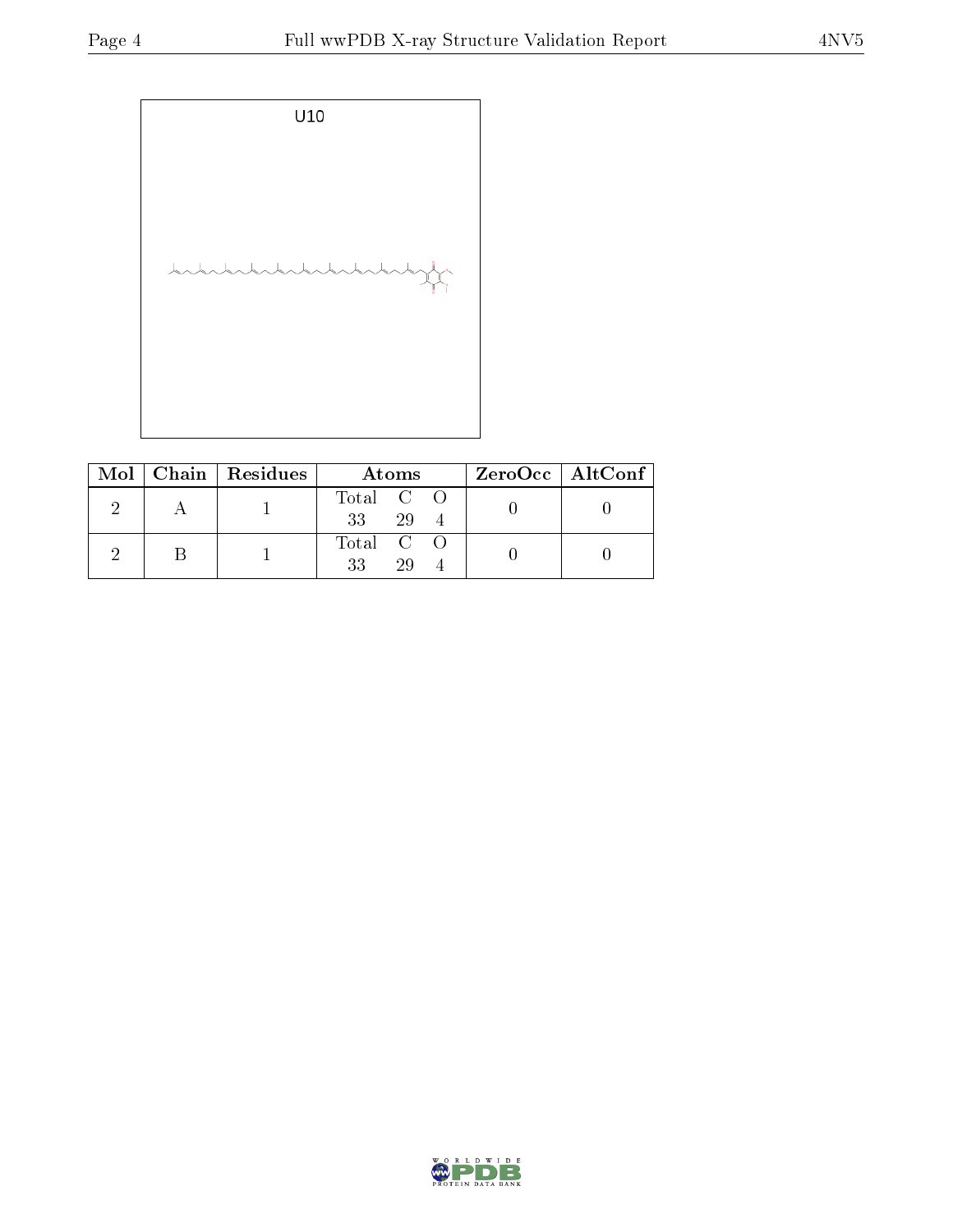# 3 Residue-property plots  $(i)$

These plots are drawn for all protein, RNA and DNA chains in the entry. The first graphic for a chain summarises the proportions of the various outlier classes displayed in the second graphic. The second graphic shows the sequence view annotated by issues in geometry and electron density. Residues are color-coded according to the number of geometric quality criteria for which they contain at least one outlier: green  $= 0$ , yellow  $= 1$ , orange  $= 2$  and red  $= 3$  or more. A red dot above a residue indicates a poor fit to the electron density (RSRZ  $> 2$ ). Stretches of 2 or more consecutive residues without any outlier are shown as a green connector. Residues present in the sample, but not in the model, are shown in grey.



• Molecule 1: VKORC1/thioredoxin domain protein

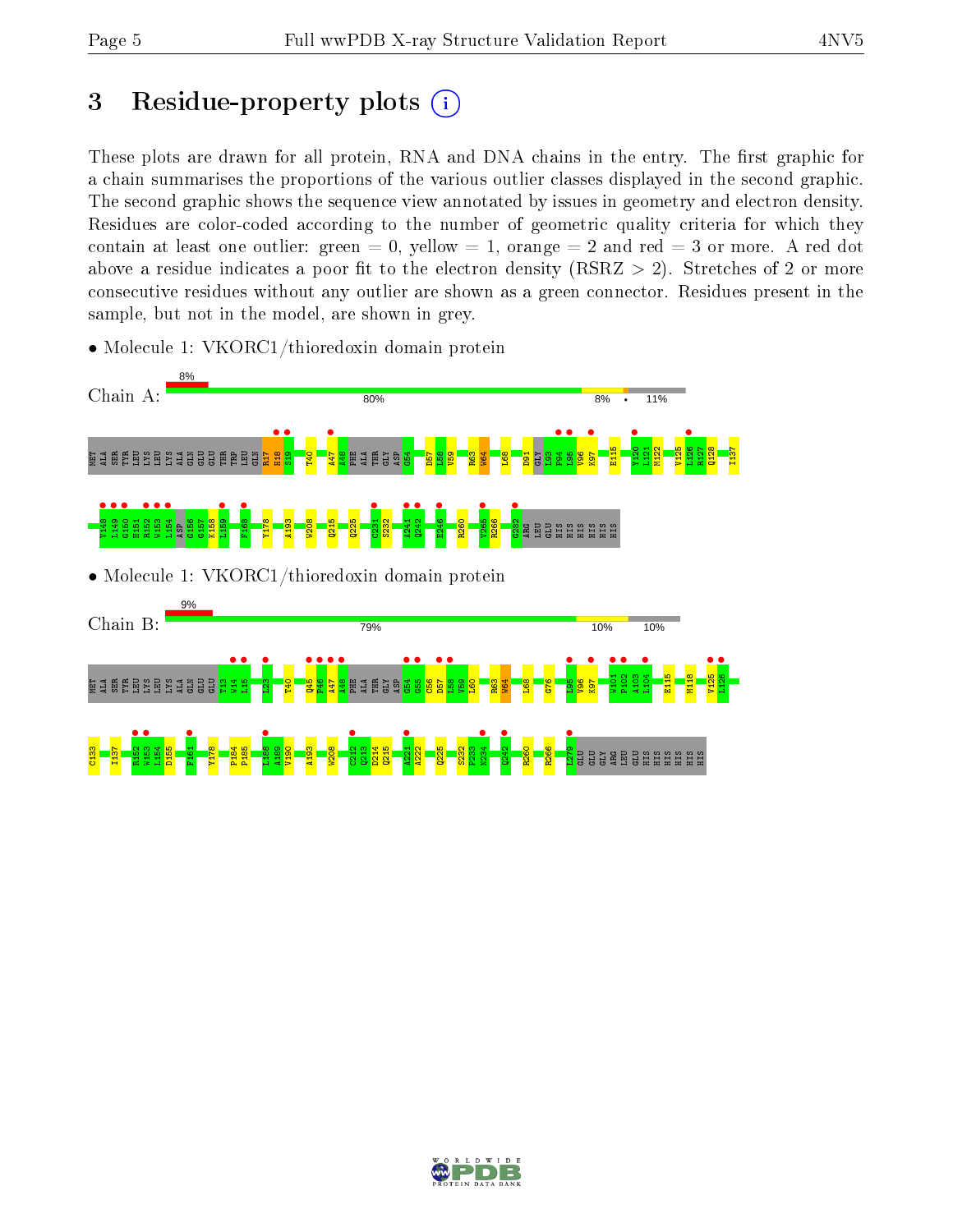## 4 Data and refinement statistics  $(i)$

| Property                                                          | Value                                                         | Source     |  |
|-------------------------------------------------------------------|---------------------------------------------------------------|------------|--|
| $\overline{\text{Space}}$ group                                   | $\overline{C}$ 1 2 1                                          | Depositor  |  |
| Cell constants                                                    | $118.82\text{\AA}$<br>$68.03\text{\AA}$<br>$140.84\text{\AA}$ |            |  |
| a, b, c, $\alpha$ , $\beta$ , $\gamma$                            | $89.85^\circ$<br>$90.00^\circ$<br>$90.00^\circ$               | Depositor  |  |
| Resolution $(\AA)$                                                | $37.80 - 2.79$                                                | Depositor  |  |
|                                                                   | $37.74 - 2.79$                                                | <b>EDS</b> |  |
| % Data completeness                                               | $99.1 (37.80 - 2.79)$                                         | Depositor  |  |
| (in resolution range)                                             | 99.2 (37.74-2.79)                                             | <b>EDS</b> |  |
| $R_{merge}$                                                       | 0.08                                                          | Depositor  |  |
| $\frac{R_{sym}}{{}1}$                                             | (Not available)                                               | Depositor  |  |
|                                                                   | 1.91 (at $2.81\text{\AA}$ )                                   | Xtriage    |  |
| Refinement program                                                | REFMAC 5.7.0029                                               | Depositor  |  |
|                                                                   | 0.232<br>0.245<br>$\mathcal{A}^{\mathcal{A}}$                 | Depositor  |  |
| $R, R_{free}$                                                     | 0.231<br>, 0.244                                              | DCC        |  |
| $R_{free}$ test set                                               | 2743 reflections $(9.96\%)$                                   | wwPDB-VP   |  |
| Wilson B-factor $(A^2)$                                           | 73.3                                                          | Xtriage    |  |
| Anisotropy                                                        | 0.349                                                         | Xtriage    |  |
| Bulk solvent $k_{sol}(e/\mathring{A}^3), B_{sol}(\mathring{A}^2)$ | $0.30\,$ , $31.5\,$                                           | <b>EDS</b> |  |
| $L$ -test for twinning <sup>2</sup>                               | $< L >$ = 0.41, $< L^2 >$ = 0.24                              | Xtriage    |  |
| Estimated twinning fraction                                       | $0.297$ for $-h,-k,l$                                         | Xtriage    |  |
|                                                                   | $0.664$ for H, K, L                                           |            |  |
| Reported twinning fraction                                        | $0.336$ for h,-k,-l                                           | Depositor  |  |
| Outliers                                                          | 0 of 27546 reflections                                        | Xtriage    |  |
| $F_o, F_c$ correlation                                            | 0.92                                                          | <b>EDS</b> |  |
| Total number of atoms                                             | 3995                                                          | wwPDB-VP   |  |
| Average B, all atoms $(A^2)$                                      | 78.0                                                          | wwPDB-VP   |  |

Xtriage's analysis on translational NCS is as follows: The largest off-origin peak in the Patterson function is  $7.41\%$  of the height of the origin peak. No significant pseudotranslation is detected.

<sup>&</sup>lt;sup>2</sup>Theoretical values of  $\langle |L| \rangle$ ,  $\langle L^2 \rangle$  for acentric reflections are 0.5, 0.333 respectively for untwinned datasets, and 0.375, 0.2 for perfectly twinned datasets.



<span id="page-5-1"></span><span id="page-5-0"></span><sup>1</sup> Intensities estimated from amplitudes.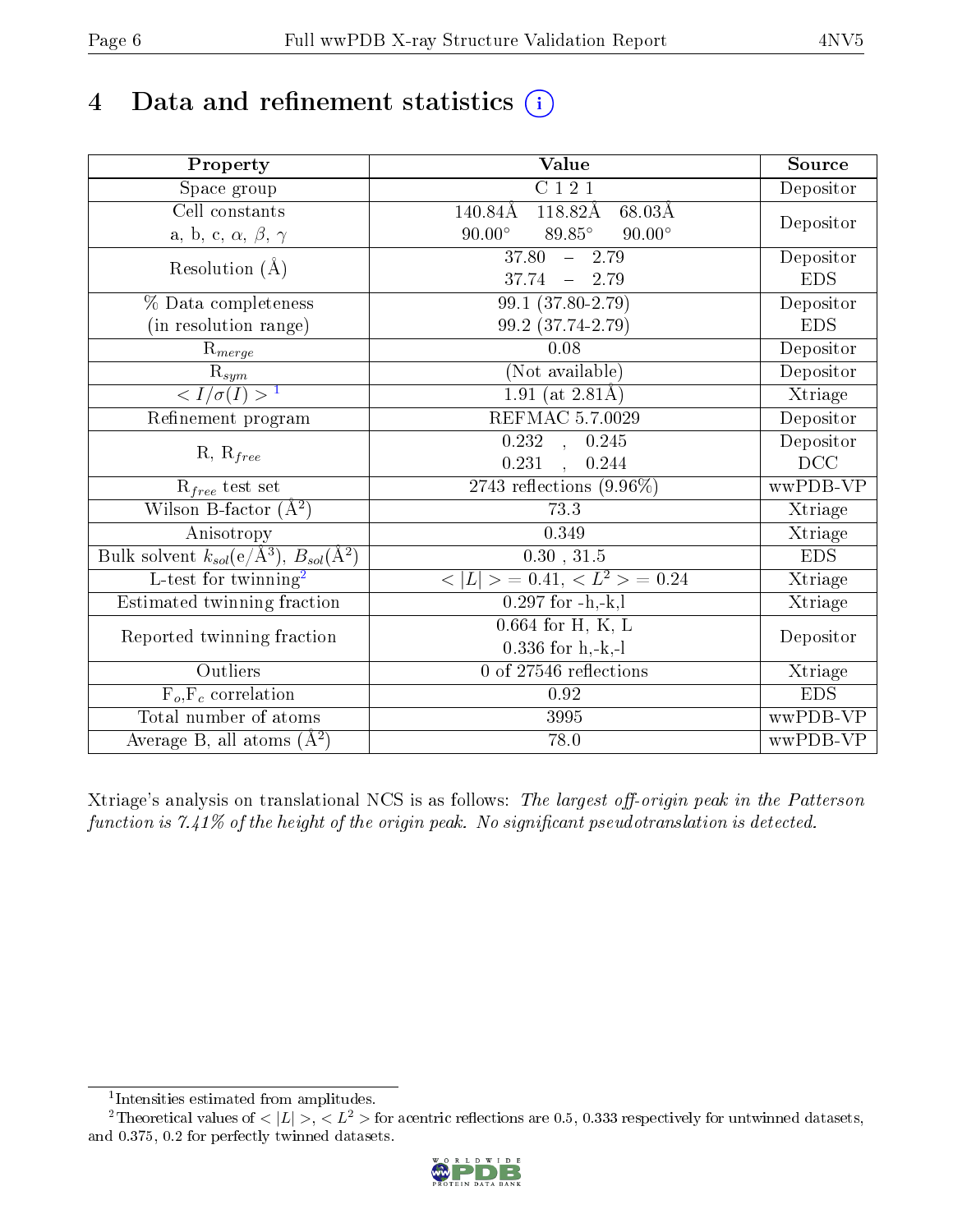# 5 Model quality  $(i)$

### 5.1 Standard geometry  $(i)$

Bond lengths and bond angles in the following residue types are not validated in this section: U10

The Z score for a bond length (or angle) is the number of standard deviations the observed value is removed from the expected value. A bond length (or angle) with  $|Z| > 5$  is considered an outlier worth inspection. RMSZ is the root-mean-square of all Z scores of the bond lengths (or angles).

|    | Chain<br>Mol |             | Bond lengths | Bond angles |             |  |
|----|--------------|-------------|--------------|-------------|-------------|--|
|    |              | <b>RMSZ</b> | $\# Z  > 5$  | RMSZ        | $\# Z  > 5$ |  |
|    |              | 0.28        | 0/2006       | 0.47        | 0/2741      |  |
|    | R            | 0.29        | 0/2026       | 0.47        | 0/2775      |  |
| ΔH | A 11         | 0.29        | 4032         | 0.47        | 0/5516      |  |

There are no bond length outliers.

There are no bond angle outliers.

There are no chirality outliers.

There are no planarity outliers.

### $5.2$  Too-close contacts  $(i)$

In the following table, the Non-H and H(model) columns list the number of non-hydrogen atoms and hydrogen atoms in the chain respectively. The H(added) column lists the number of hydrogen atoms added and optimized by MolProbity. The Clashes column lists the number of clashes within the asymmetric unit, whereas Symm-Clashes lists symmetry related clashes.

|  |      | Mol   Chain   Non-H   H(model)   H(added) |          |    | Clashes   Symm-Clashes |
|--|------|-------------------------------------------|----------|----|------------------------|
|  | 1956 |                                           | 1976     |    |                        |
|  | 1973 |                                           | $1990\,$ |    |                        |
|  | 33   |                                           | 39       |    |                        |
|  | 33   |                                           | 39       |    |                        |
|  | 3995 |                                           | 4044     | 27 |                        |

The all-atom clashscore is defined as the number of clashes found per 1000 atoms (including hydrogen atoms). The all-atom clashscore for this structure is 5.

All (37) close contacts within the same asymmetric unit are listed below, sorted by their clash magnitude.

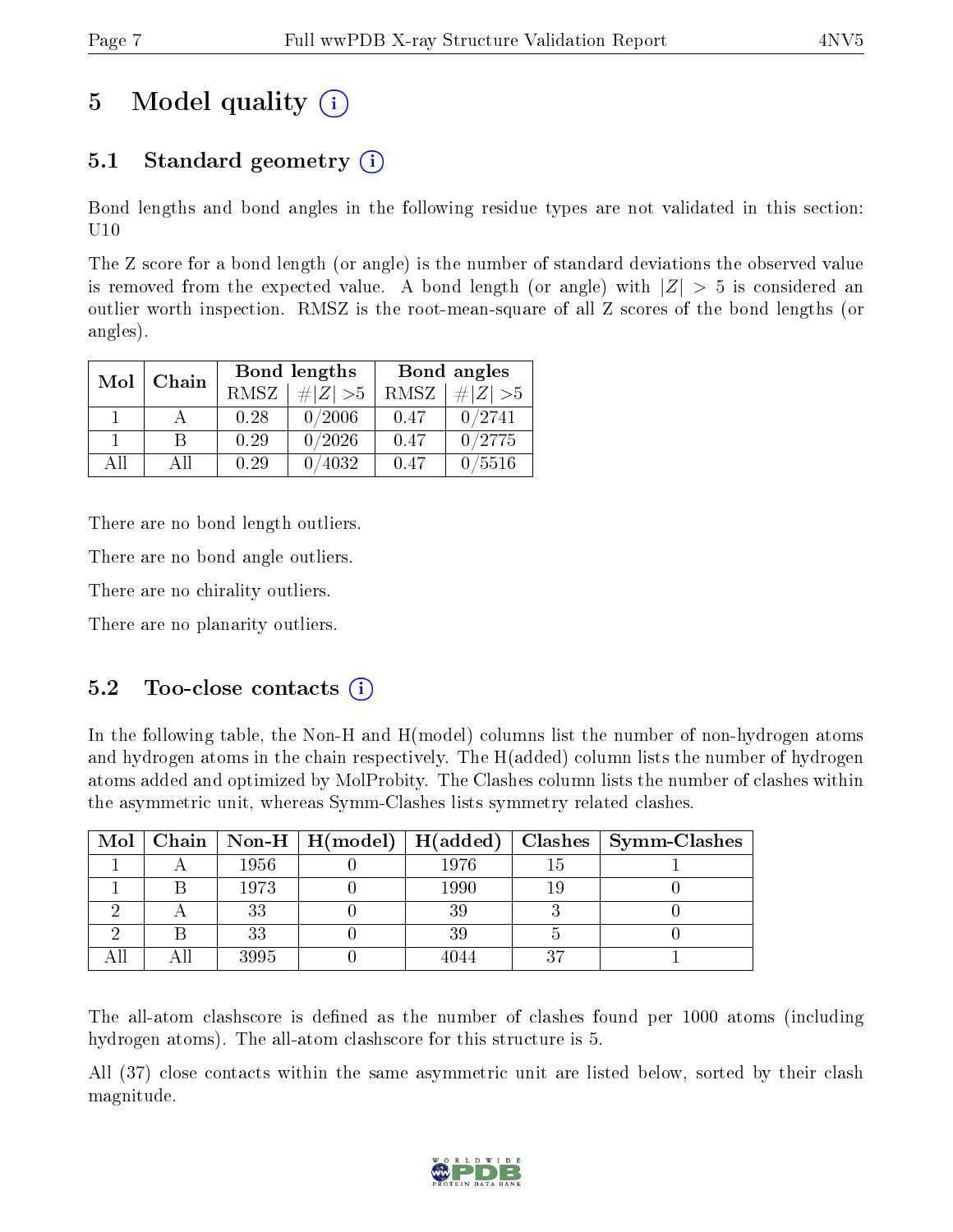| Atom-1              | Atom-2               | Interatomic      | Clash         |
|---------------------|----------------------|------------------|---------------|
|                     |                      | distance $(\AA)$ | overlap $(A)$ |
| 1:B:215:GLN:HE22    | 1:B:266:ARG:H        | 1.28             | 0.80          |
| 1:A:215:GLN:HE22    | 1:A:266:ARG:H        | 1.30             | 0.79          |
| 1: A:63:ARG:O       | 1: A:64:TRP:HB2      | 1.95             | 0.66          |
| 1: B:63: ARG:O      | 1:B:64:TRP:HB2       | 1.97             | 0.63          |
| 1: A:59: VAL:HG13   | 2:A:501:U10:H3M3     | 1.81             | 0.63          |
| 1:A:215:GLN:NE2     | 1:A:266:ARG:H        | 1.97             | 0.62          |
| 1:B:215:GLN:NE2     | 1:B:266:ARG:H        | 1.99             | 0.60          |
| 1:B:60:LEU:HD23     | 2:B:501:U10:H4M3     | 1.83             | 0.60          |
| 1:B:115:GLU:HG3     | 1:B:137:ILE:HG12     | 1.84             | 0.58          |
| 1:B:118:MET:HB3     | 2:B:501:U10:H1M3     | 1.85             | 0.57          |
| 1: A:63: ARG:O      | 1: A:64:TRP:CB       | 2.55             | 0.54          |
| 1: B: 63: ARG: O    | 1:B:64:TRP:CB        | 2.56             | 0.54          |
| 1:A:115:GLU:HG3     | 1: A: 137: ILE: HG12 | 1.89             | 0.54          |
| 1: A:17: ARG: HG2   | 1: A:18: HIS:N       | 2.23             | 0.54          |
| 1: A:64:TRP:HA      | 1:A:178:TYR:CE1      | 2.43             | 0.53          |
| 1: A:40:THR:HG21    | 1:A:47:ALA:HB2       | 1.90             | 0.53          |
| 1:A:193:ALA:HB1     | 1:A:225:GLN:HB2      | 1.91             | 0.50          |
| 1:B:40:THR:HG23     | 1:B:45:GLN:O         | 2.12             | 0.50          |
| 1:B:193:ALA:HB1     | 1:B:225:GLN:HB2      | 1.94             | 0.48          |
| 1: A:208:TRP: CZ3   | 1:A:232:SER:HB2      | 2.48             | 0.48          |
| 1: A:115: GLU: HG2  | 1:A:137:ILE:HA       | 1.96             | 0.47          |
| 1:B:133:CYS:HB3     | 2:B:501:U10:H1M2     | 1.98             | 0.46          |
| 1:B:64:TRP:HA       | 1: B:178: TYR: CE1   | 2.50             | 0.46          |
| 1:B:76:GLY:HA3      | 2:B:501:U10:H112     | 1.98             | 0.46          |
| 1: B:208:TRP:CZ3    | 1:B:232:SER:HB2      | 2.50             | 0.46          |
| 1:B:40:THR:HG21     | 1:B:47:ALA:HB2       | 1.99             | 0.45          |
| 2:B:501:U10:H72     | 2:5.501:U10:H1M1     | 1.77             | 0.43          |
| 1:A:91:ASP:HB2      | 1:A:97:LYS:HB2       | 2.01             | 0.43          |
| 1: B: 115: GLU: HG2 | 1:B:137:ILE:HA       | 2.00             | 0.43          |
| 1: A: 122: MET: HB3 | 1: A: 128: GLN: O    | 2.19             | 0.43          |
| 1:B:96:VAL:HG23     | 1: B:97: LYS:H       | 1.84             | 0.42          |
| 1:B:190:VAL:HG22    | 1:B:222:ALA:HB2      | 2.02             | 0.42          |
| 1:B:56:CYS:HB3      | 1:B:60:LEU:HD12      | 2.01             | 0.42          |
| 2:A:501:U10:H1M1    | 2:A:501:U10:H103     | 2.02             | 0.41          |
| 2:A:501:U10:C4M     | 2: A: 501: U10: O3   | 2.67             | 0.41          |
| 1:B:184:PRO:HA      | 1:B:185:PRO:HD3      | 1.91             | 0.41          |
| 1: A:96: VAL:HG23   | 1: A:97: LYS:H       | 1.86             | 0.40          |

All (1) symmetry-related close contacts are listed below. The label for Atom-2 includes the symmetry operator and encoded unit-cell translations to be applied.

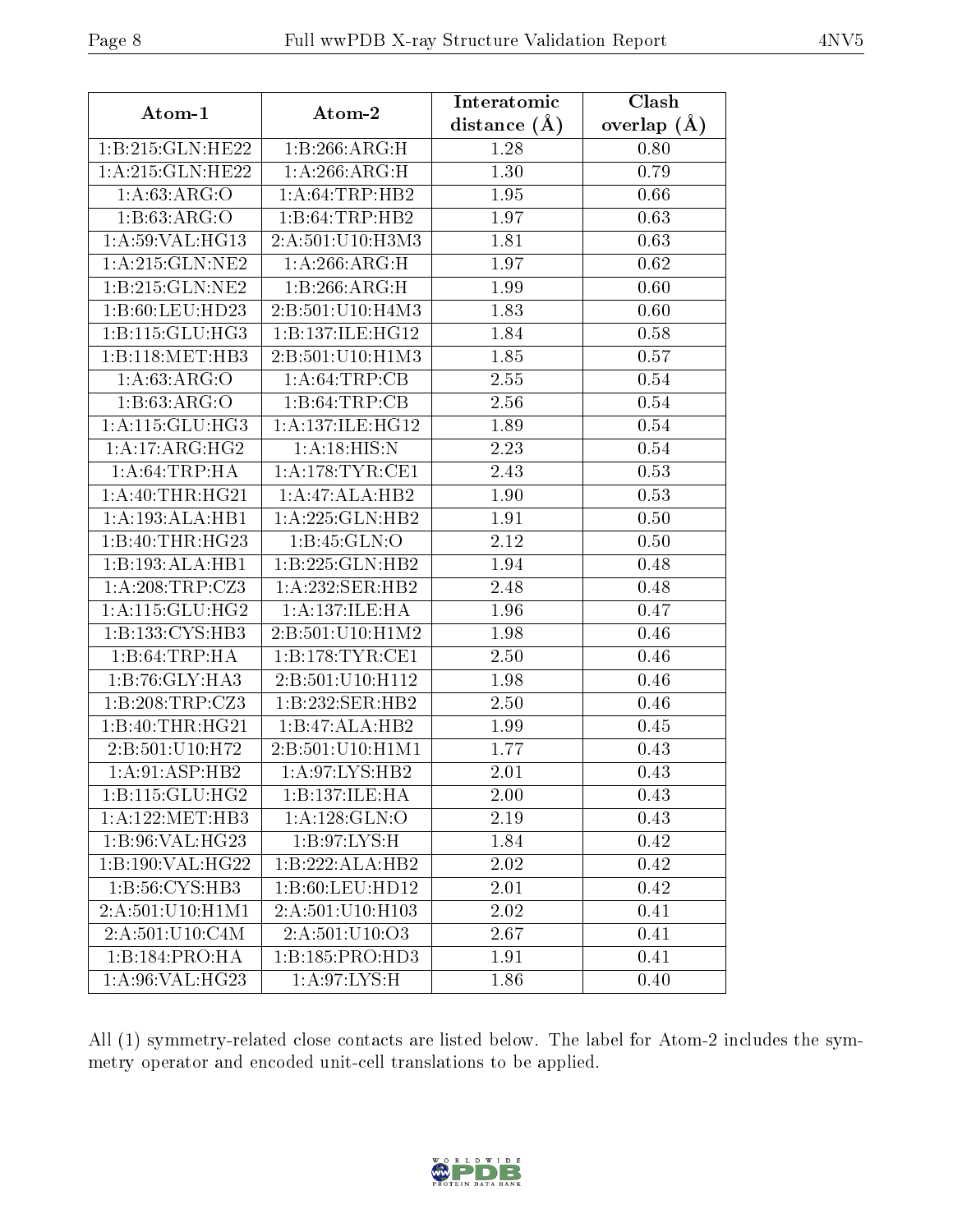| Atom-1              |                                       | Interatomic    | $\cap$ lash |
|---------------------|---------------------------------------|----------------|-------------|
| Atom-2              |                                       | distance $(A)$ | overlap (A) |
| $1:A:225:GLN:NE2 +$ | $\pm 1:$ A:225:GLN:NE2[2 $\pm$<br>554 |                |             |

### 5.3 Torsion angles (i)

#### 5.3.1 Protein backbone  $(i)$

In the following table, the Percentiles column shows the percent Ramachandran outliers of the chain as a percentile score with respect to all X-ray entries followed by that with respect to entries of similar resolution.

The Analysed column shows the number of residues for which the backbone conformation was analysed, and the total number of residues.

| Mol | Chain | Analysed                     | Favoured     | Allowed <sup>1</sup> | Outliers | Percentiles |    |
|-----|-------|------------------------------|--------------|----------------------|----------|-------------|----|
|     |       | $251/291(86\%)$              | $-246(98\%)$ | $4(2\%)$             | $1(0\%)$ | 34          | 66 |
|     |       | $258/291(89\%)$   252 (98\%) |              | $5(2\%)$             | $1(0\%)$ | 34          | 66 |
| All | All   | 509/582(88%)                 | 498 (98\%)   | $9(2\%)$             | $2(0\%)$ | 34          | 66 |

All (2) Ramachandran outliers are listed below:

| Mol | Chain | Res | 1'ype |
|-----|-------|-----|-------|
|     |       |     |       |
|     |       |     |       |

#### 5.3.2 Protein sidechains  $\left( \mathbf{i} \right)$

In the following table, the Percentiles column shows the percent sidechain outliers of the chain as a percentile score with respect to all X-ray entries followed by that with respect to entries of similar resolution.

The Analysed column shows the number of residues for which the sidechain conformation was analysed, and the total number of residues.

| Mol | Chain | Analysed         | Rotameric   Outliers |           | Percentiles |  |  |
|-----|-------|------------------|----------------------|-----------|-------------|--|--|
|     |       | $201/229$ (88\%) | 194 $(96\%)$         | 7(4%)     | 70<br>-36   |  |  |
|     |       | $202/229$ (88\%) | 196 $(97%)$          | 6 $(3%)$  | 75<br>41    |  |  |
| All | All   | $403/458$ (88%)  | 390 (97%)            | $13(3\%)$ | 73<br>39    |  |  |

All (13) residues with a non-rotameric sidechain are listed below:

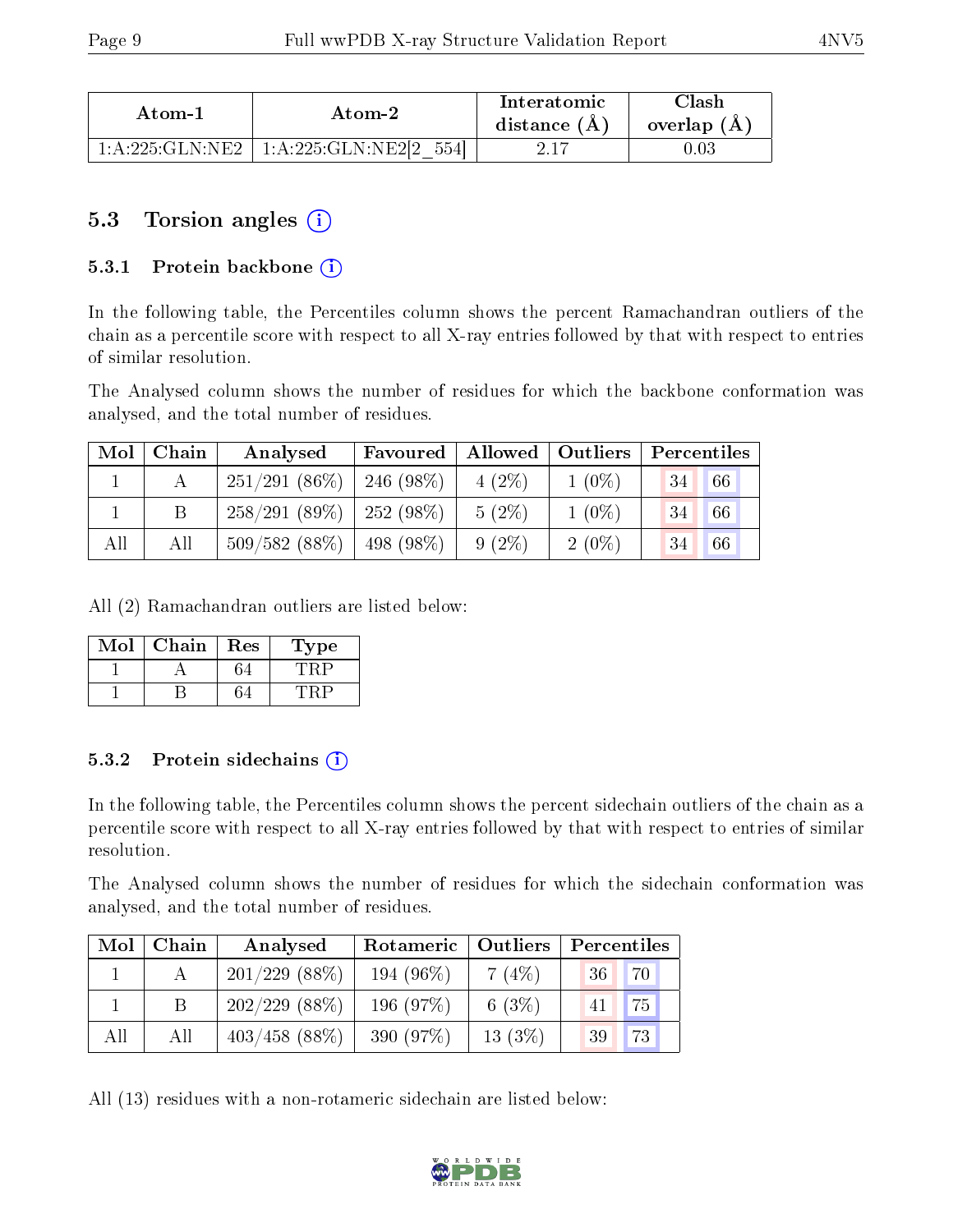| Mol          | Chain        | Res | Type        |
|--------------|--------------|-----|-------------|
| 1            | А            | 17  | $\rm{ARG}$  |
| 1            | А            | 18  | <b>HIS</b>  |
| $\mathbf{1}$ | $\mathbf{A}$ | 57  | ASP         |
| 1            | А            | 68  | LEU         |
| $\mathbf 1$  | А            | 125 | VAL         |
| 1            | $\mathbf{A}$ | 158 | <b>LYS</b>  |
| $\mathbf 1$  | А            | 260 | $\rm{ARG}$  |
| $\mathbf 1$  | В            | 57  | ASP         |
| 1            | В            | 68  | LEU         |
| 1            | В            | 125 | VAL         |
| 1            | В            | 155 | ASP         |
| 1            | R            | 214 | ASP         |
|              |              | 260 | ${\rm ARG}$ |

Some sidechains can be flipped to improve hydrogen bonding and reduce clashes. All (5) such sidechains are listed below:

| Mol | Chain | Res | Type       |
|-----|-------|-----|------------|
|     |       | 45  | <b>GLN</b> |
|     |       | 215 | <b>GLN</b> |
|     |       | 45  | <b>GLN</b> |
|     |       | 215 | <b>GLN</b> |
|     |       | 242 | GL N       |

#### 5.3.3 RNA [O](https://www.wwpdb.org/validation/2017/XrayValidationReportHelp#rna)i

There are no RNA molecules in this entry.

#### 5.4 Non-standard residues in protein, DNA, RNA chains (i)

There are no non-standard protein/DNA/RNA residues in this entry.

#### 5.5 Carbohydrates  $(i)$

There are no carbohydrates in this entry.

#### 5.6 Ligand geometry (i)

2 ligands are modelled in this entry.

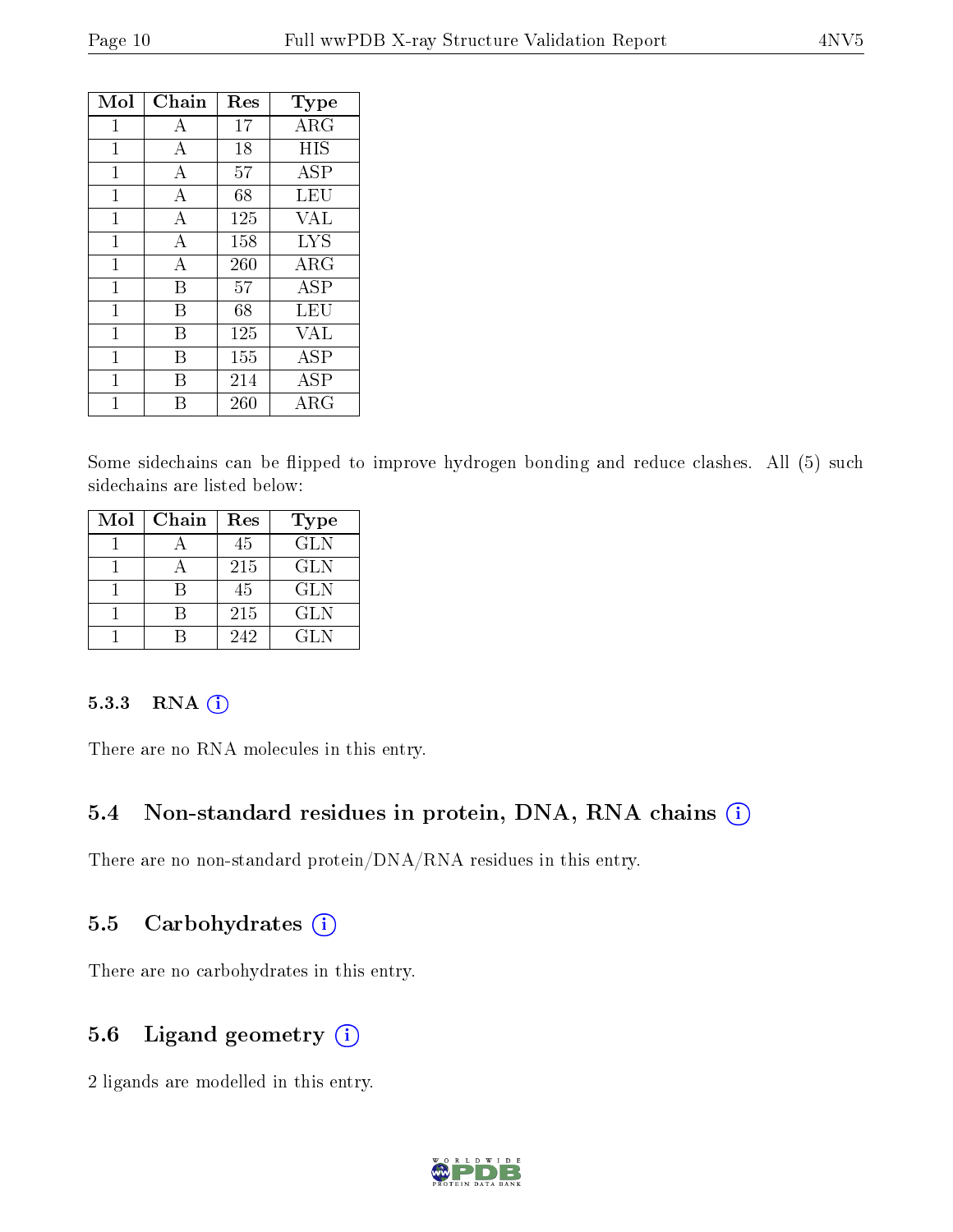In the following table, the Counts columns list the number of bonds (or angles) for which Mogul statistics could be retrieved, the number of bonds (or angles) that are observed in the model and the number of bonds (or angles) that are dened in the Chemical Component Dictionary. The Link column lists molecule types, if any, to which the group is linked. The Z score for a bond length (or angle) is the number of standard deviations the observed value is removed from the expected value. A bond length (or angle) with  $|Z| > 2$  is considered an outlier worth inspection. RMSZ is the root-mean-square of all Z scores of the bond lengths (or angles).

| Mol | $\mid$ Chain<br>Type | Res | Link |                 | Bond lengths |      | Bond angles |            |      |             |
|-----|----------------------|-----|------|-----------------|--------------|------|-------------|------------|------|-------------|
|     |                      |     |      |                 | Counts       | RMSZ | # $ Z  > 2$ | Counts     | RMSZ | # $ Z  > 2$ |
|     | 10                   |     | 501  |                 | 33, 33, 63   | 1.65 | 2(6%)       | 40, 43, 79 | l.30 | $8(20\%)$   |
|     | 10                   |     | 501  | $\qquad \qquad$ | 33, 33, 63   | 1.59 | $2(6\%)$    | 40, 43, 79 | 1.33 | $ 5(12\%) $ |

In the following table, the Chirals column lists the number of chiral outliers, the number of chiral centers analysed, the number of these observed in the model and the number defined in the Chemical Component Dictionary. Similar counts are reported in the Torsion and Rings columns. '-' means no outliers of that kind were identified.

|     |     |                          | Mol   Type   Chain   Res   Link   Chirals | <b>Torsions</b>                  | Rings |
|-----|-----|--------------------------|-------------------------------------------|----------------------------------|-------|
|     | 501 | <b>Contract Contract</b> | <b>Contract Contract</b>                  | $\mid$ 7/27/51/87 $\mid$ 0/1/1/1 |       |
| U10 | 501 | $\sim$                   | <b>Contract Contract</b>                  | $1/27/51/87$   $0/1/1/1$         |       |

All (4) bond length outliers are listed below:

| Mol | Chain |     | $\parallel$ Res $\parallel$ Type $\parallel$ | Atoms   | $Z_{\parallel}$ | $\Box$ Observed( $\Diamond$ ) | Ideal(A) |
|-----|-------|-----|----------------------------------------------|---------|-----------------|-------------------------------|----------|
|     |       | 501 | U 10                                         | $C6-C1$ | 8.33            | 1.50                          | 1.35     |
|     |       | 501 | U10                                          | $C6-C1$ | 7.88            | 1.49                          | 1.35     |
|     |       | 501 | U10                                          | $C4-C3$ | 3.27            | 1.49                          | 1.36     |
|     |       | 501 | 10                                           | C4-C3-  | 3.18            | 1.49                          | $1.36\,$ |

All (13) bond angle outliers are listed below:

| Mol            | Chain | Res | <b>Type</b> | Atoms         | Z       | Observed $(^\circ)$ | Ideal (°) |
|----------------|-------|-----|-------------|---------------|---------|---------------------|-----------|
| $\overline{2}$ | А     | 501 | $\rm U10$   | $C15-C14-C16$ | 3.05    | 120.40              | 115.27    |
| 2              | Β     | 501 | U10         | $C20-C19-C21$ | 2.93    | 120.21              | 115.27    |
| $\overline{2}$ | B     | 501 | U10         | $C1M-C1-C6$   | $-2.77$ | 119.87              | 124.40    |
| $\overline{2}$ | А     | 501 | U10         | $C20-C19-C21$ | 2.45    | 119.39              | 115.27    |
| $\overline{2}$ | B     | 501 | U10         | $C7-C8-C9$    | $-2.39$ | 122.82              | 126.79    |
| $\overline{2}$ | B     | 501 | U10         | $C15-C14-C16$ | 2.33    | 119.19              | 115.27    |
| 2              | А     | 501 | U10         | $C10-C9-C11$  | 2.25    | 119.06              | 115.27    |
| $\overline{2}$ | А     | 501 | U10         | $C7-C8-C9$    | $-2.19$ | 123.15              | 126.79    |
| $\overline{2}$ | B     | 501 | U10         | $C10-C9-C11$  | 2.16    | 118.91              | 115.27    |
| $\overline{2}$ | А     | 501 | $\rm U10$   | $C26-C24-C25$ | 2.14    | 119.33              | 114.60    |

Continued on next page...

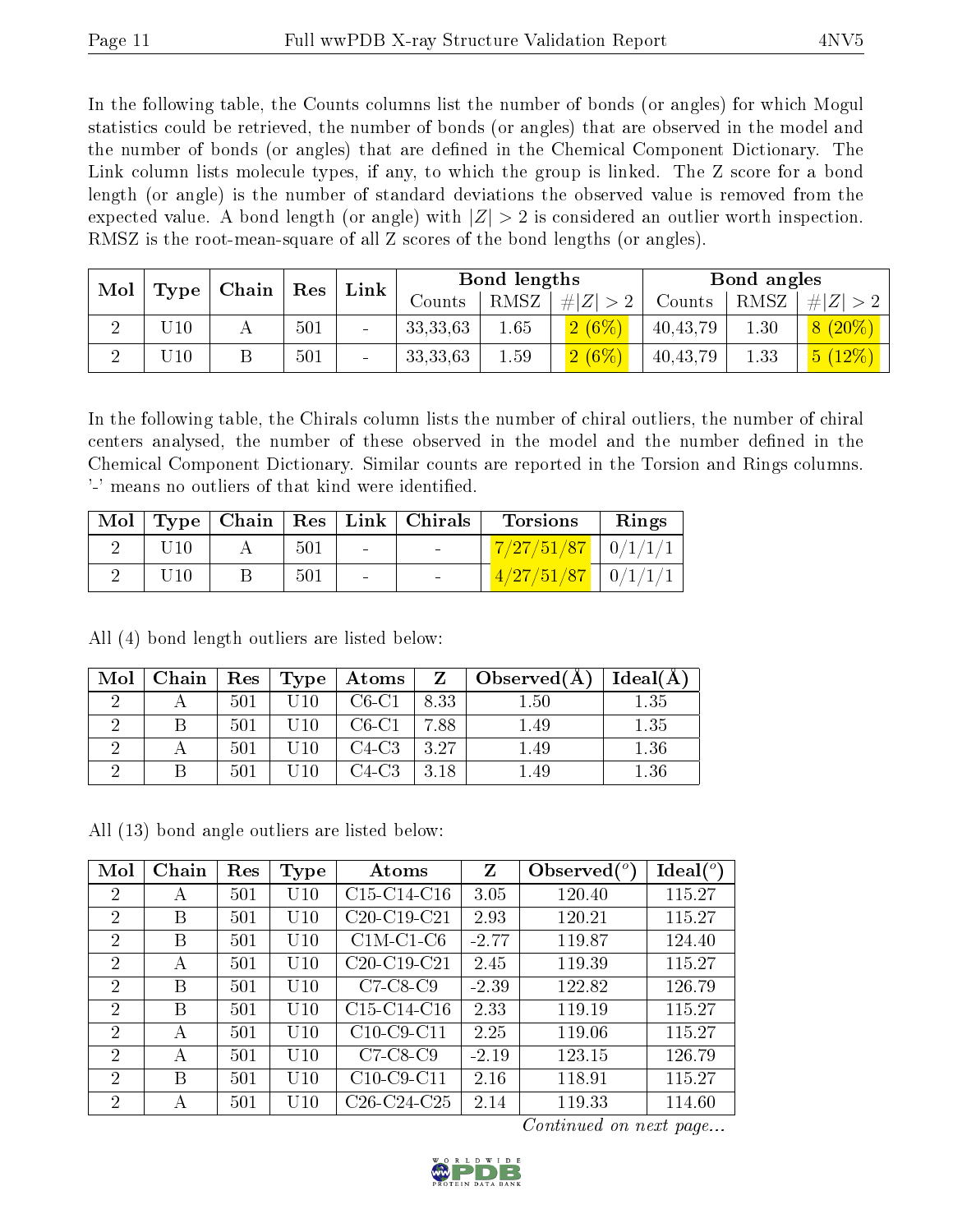| Mol | Chain | Res | Type      | Atoms                                             |         | Observed $(°)$ | Ideal $(°)$ |
|-----|-------|-----|-----------|---------------------------------------------------|---------|----------------|-------------|
|     |       | 501 | $10^{-1}$ | C <sub>17</sub> -C <sub>18</sub> -C <sub>19</sub> | $-2.08$ | 122.66         | 127.66      |
|     |       | 501 | LI 1 O    | $C4M-O4-C4$                                       | 2.04    | 123.71         | 116.47      |
|     |       | 501 |           | C <sub>12</sub> -C <sub>13</sub> -C <sub>14</sub> | $-2.01$ | 122.82         | 127.66      |

Continued from previous page...

There are no chirality outliers.

All (11) torsion outliers are listed below:

| Mol            | Chain | Res | <b>Type</b> | $\rm{Atoms}$      |
|----------------|-------|-----|-------------|-------------------|
| 2              | А     | 501 | $\rm U10$   | $C14-C16-C17-C18$ |
| 2              | В     | 501 | U10         | C19-C21-C22-C23   |
| $\overline{2}$ | A     | 501 | $\rm U10$   | C15-C14-C16-C17   |
| $\overline{2}$ | A     | 501 | U10         | $C13-C14-C16-C17$ |
| $\overline{2}$ | В     | 501 | U10         | C12-C11-C9-C8     |
| 2              | В     | 501 | U10         | C12-C11-C9-C10    |
| $\overline{2}$ | A     | 501 | $\rm U10$   | C9-C11-C12-C13    |
| $\overline{2}$ | А     | 501 | $\rm U10$   | $C5-C4-O4-C4M$    |
| $\overline{2}$ | А     | 501 | U10         | C12-C11-C9-C10    |
| $\overline{2}$ | В     | 501 | $\rm U10$   | $C15-C14-C16-C17$ |
| 2              | А     | 501 | U10         | C12-C11-C9-C8     |

There are no ring outliers.

2 monomers are involved in 8 short contacts:

|  |    |  | Mol   Chain   Res   Type   Clashes   Symm-Clashes |
|--|----|--|---------------------------------------------------|
|  |    |  |                                                   |
|  | 50 |  |                                                   |

The following is a two-dimensional graphical depiction of Mogul quality analysis of bond lengths, bond angles, torsion angles, and ring geometry for all instances of the Ligand of Interest. In addition, ligands with molecular weight > 250 and outliers as shown on the validation Tables will also be included. For torsion angles, if less then 5% of the Mogul distribution of torsion angles is within 10 degrees of the torsion angle in question, then that torsion angle is considered an outlier. Any bond that is central to one or more torsion angles identified as an outlier by Mogul will be highlighted in the graph. For rings, the root-mean-square deviation (RMSD) between the ring in question and similar rings identified by Mogul is calculated over all ring torsion angles. If the average RMSD is greater than 60 degrees and the minimal RMSD between the ring in question and any Mogul-identified rings is also greater than 60 degrees, then that ring is considered an outlier. The outliers are highlighted in purple. The color gray indicates Mogul did not find sufficient equivalents in the CSD to analyse the geometry.

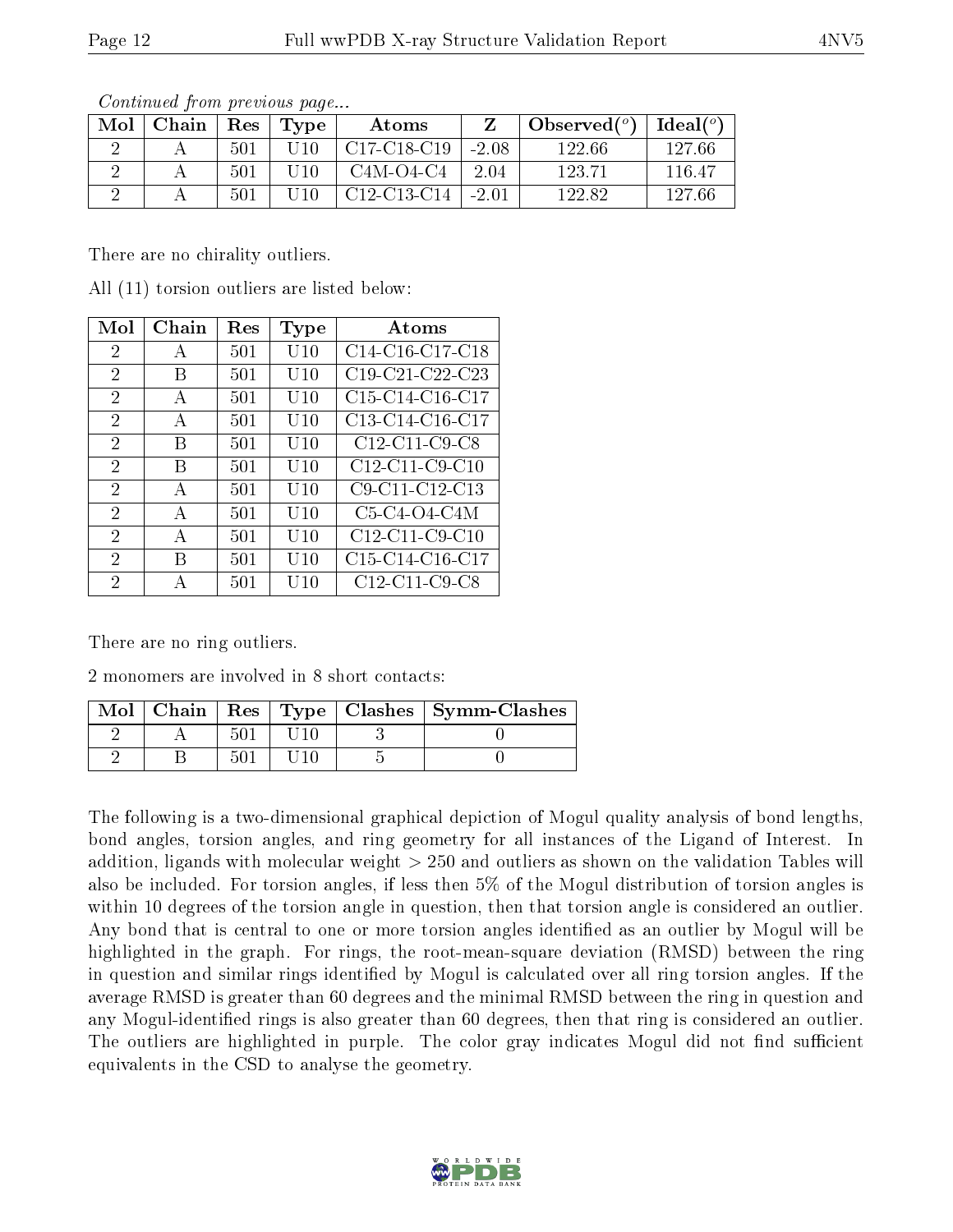

## 5.7 [O](https://www.wwpdb.org/validation/2017/XrayValidationReportHelp#nonstandard_residues_and_ligands)ther polymers (i)

There are no such residues in this entry.

### 5.8 Polymer linkage issues (i)

There are no chain breaks in this entry.

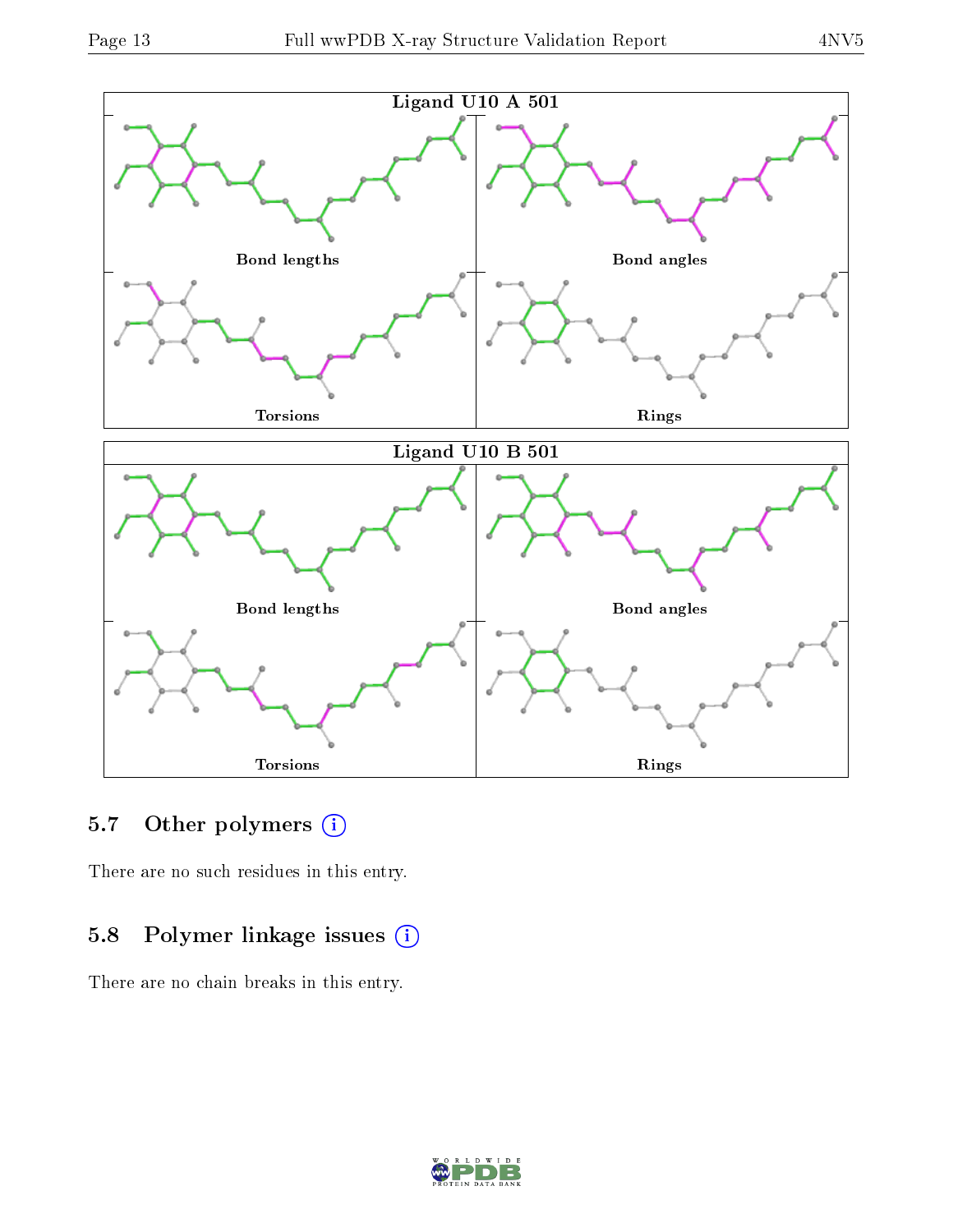## 6 Fit of model and data  $(i)$

## 6.1 Protein, DNA and RNA chains  $(i)$

In the following table, the column labelled  $#RSRZ> 2'$  contains the number (and percentage) of RSRZ outliers, followed by percent RSRZ outliers for the chain as percentile scores relative to all X-ray entries and entries of similar resolution. The OWAB column contains the minimum, median,  $95<sup>th</sup>$  percentile and maximum values of the occupancy-weighted average B-factor per residue. The column labelled ' $Q< 0.9$ ' lists the number of (and percentage) of residues with an average occupancy less than 0.9.

| Mol | Chain | Analysed        | ${ <\hspace{-1.5pt}{\mathrm{RSRZ}} \hspace{-1.5pt}>}$ | $\#\text{RSRZ}{>}2$            | $OWAB(A^2)$      | $\rm Q\textcolor{black}{<}0.9$ |
|-----|-------|-----------------|-------------------------------------------------------|--------------------------------|------------------|--------------------------------|
|     |       | 259/291(89%)    | 0.85                                                  | $22(8\%)$ 10 5                 | 54, 70, 103, 120 |                                |
|     |       | $262/291(90\%)$ | 0.94                                                  | $127(10\%)$ 6 3                | 63, 78, 114, 132 |                                |
| All | Αll   | $521/582$ (89%) | 0.90                                                  | 49 (9%) $8$<br>$\vert 4 \vert$ | 54, 75, 109, 132 |                                |

All (49) RSRZ outliers are listed below:

| Mol            | Chain                   | Res              | Type                    | $\rm RSRZ$       |
|----------------|-------------------------|------------------|-------------------------|------------------|
| $\mathbf{1}$   | $\boldsymbol{B}$        | 54               | <b>GLY</b>              | 9.0              |
| $\overline{1}$ | $\boldsymbol{A}$        | 154              | <b>LEU</b>              | 8.2              |
| $\overline{1}$ | $\overline{\rm A}$      | 242              | $\overline{\text{GLN}}$ | 6.2              |
| $\overline{1}$ | $\boldsymbol{B}$        | 45               | <b>GLN</b>              | 6.2              |
| $\overline{1}$ | $\overline{\mathrm{B}}$ | 48               | ALA                     | $\overline{5.9}$ |
| $\overline{1}$ | $\boldsymbol{B}$        | 46               | PRO                     | 5.9              |
| $\overline{1}$ | $\overline{\mathrm{B}}$ | 14               | TRP                     | $\overline{4.5}$ |
| $\overline{1}$ | $\overline{\rm A}$      | 153              | <b>TRP</b>              | 4.4              |
| $\overline{1}$ | $\overline{\rm A}$      | 265              | <b>VAL</b>              | 4.3              |
| $\overline{1}$ | $\overline{A}$          | 246              | $\overline{\text{GLU}}$ | 4.3              |
| $\overline{1}$ | $\overline{\rm A}$      | 282              | $\overline{\text{GLY}}$ | 4.3              |
| $\overline{1}$ | $\overline{\rm A}$      | 152              | $\overline{\rm{ARG}}$   | $\overline{4.2}$ |
| $\overline{1}$ | $\overline{A}$          | 94               | PRO                     | $\overline{4.1}$ |
| $\overline{1}$ | $\overline{\rm A}$      | 159              | LEU                     | $\overline{4.1}$ |
| $\overline{1}$ | $\overline{\mathrm{B}}$ | $\overline{15}$  | <b>LEU</b>              | $\overline{4.1}$ |
| $\mathbf{1}$   | $\overline{\rm A}$      | 47               | $\overline{\rm ALA}$    | $3.9\,$          |
| $\overline{1}$ | $\overline{\mathrm{B}}$ | $\overline{279}$ | $\overline{\text{LEU}}$ | $\overline{3.9}$ |
| $\overline{1}$ | B                       | 55               | $\overline{\text{GLY}}$ | 3.6              |
| $\overline{1}$ | $\overline{B}$          | 95               | <b>LEU</b>              | $\overline{3}.4$ |
| $\overline{1}$ | $\boldsymbol{B}$        | 153              | TRP                     | 3.3              |
| $\overline{1}$ | $\boldsymbol{B}$        | 221              | <b>ALA</b>              | $\overline{3.3}$ |
| $\mathbf{1}$   | A                       | 95               | <b>LEU</b>              | 3.3              |
| $\mathbf{1}$   | $\, {\bf B}$            | 152              | $\rm{ARG}$              | $3.2\,$          |
| $\mathbf{1}$   | B                       | 188              | <b>LEU</b>              | 2.9              |

Continued on next page...

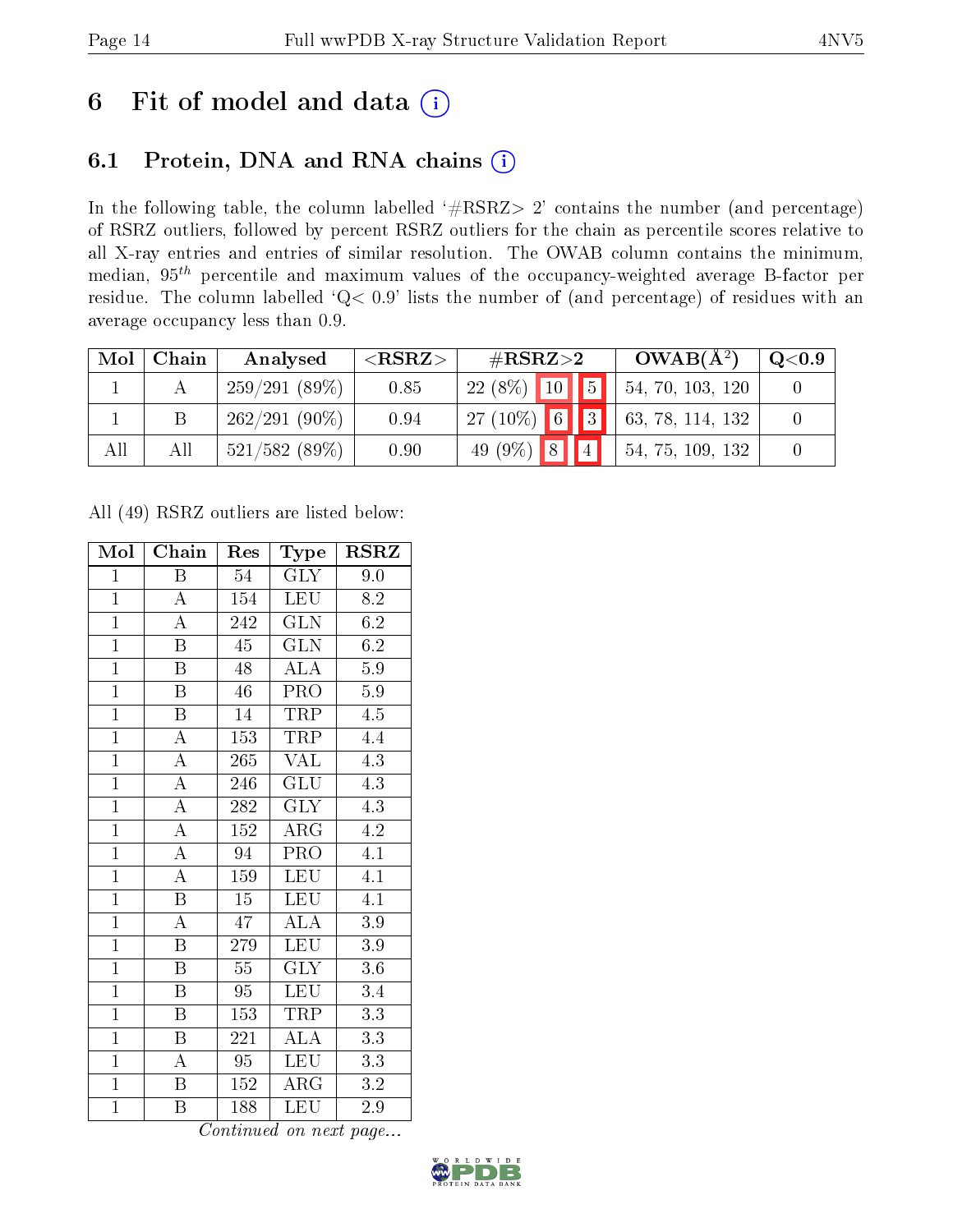| Mol            | Chain                   | Res             | Type                    | $_{\rm RSRZ}$    |
|----------------|-------------------------|-----------------|-------------------------|------------------|
| $\mathbf{1}$   | $\overline{\mathrm{B}}$ | 242             | <b>GLN</b>              | 2.9              |
| $\overline{1}$ | Β                       | 58              | <b>LEU</b>              | $2.8\,$          |
| $\overline{1}$ | B                       | 125             | <b>VAL</b>              | $2.8\,$          |
| $\mathbf{1}$   | Β                       | 57              | <b>ASP</b>              | $2.8\,$          |
| $\overline{1}$ | $\overline{\mathrm{B}}$ | 104             | <b>LEU</b>              | $\overline{2.7}$ |
| $\overline{1}$ | Β                       | 234             | ASN                     | $2.\overline{7}$ |
| $\overline{1}$ | $\overline{\rm A}$      | 120             | <b>TYR</b>              | $2.7\,$          |
| $\overline{1}$ | $\overline{\rm A}$      | 148             | <b>VAL</b>              | 2.6              |
| $\overline{1}$ | B                       | $\overline{97}$ | $\overline{\text{LYS}}$ | $2.5\,$          |
| $\overline{1}$ | $\overline{\mathrm{B}}$ | $\overline{47}$ | $\overline{\rm ALA}$    | $2.4\,$          |
| $\overline{1}$ | $\boldsymbol{A}$        | 19              | <b>SER</b>              | 2.4              |
| $\overline{1}$ | $\overline{\rm A}$      | 241             | $\overline{\rm ALA}$    | $\overline{2.3}$ |
| $\overline{1}$ | $\overline{\rm A}$      | 126             | <b>LEU</b>              | $2.3\,$          |
| $\mathbf{1}$   | $\overline{\rm A}$      | 149             | <b>LEU</b>              | $2.2\,$          |
| $\overline{1}$ | $\overline{\mathrm{B}}$ | 23              | <b>LEU</b>              | $2.2\,$          |
| $\overline{1}$ | $\, {\bf B}$            | 212             | CYS                     | $2.2\,$          |
| $\overline{1}$ | $\overline{\mathrm{B}}$ | 126             | <b>LEU</b>              | $\overline{2.2}$ |
| $\mathbf{1}$   | $\boldsymbol{A}$        | $150\,$         | <b>GLY</b>              | $2.1\,$          |
| $\overline{1}$ | $\overline{\mathrm{B}}$ | 101             | TRP                     | $2\overline{.1}$ |
| $\overline{1}$ | А                       | 168             | PHE                     | 2.1              |
| $\overline{1}$ | $\boldsymbol{A}$        | 97              | LYS                     | $2.1\,$          |
| $\overline{1}$ | $\overline{\rm A}$      | 231             | $\overline{\text{CYS}}$ | 2.1              |
| $\overline{1}$ | $\overline{\rm A}$      | $18\,$          | <b>HIS</b>              | 2.1              |
| $\overline{1}$ | $\overline{\mathrm{B}}$ | 102             | PRO                     | $\overline{2.1}$ |
| $\overline{1}$ | $\overline{\mathrm{B}}$ | 161             | PHE                     | 2.0              |

Continued from previous page...

### 6.2 Non-standard residues in protein, DNA, RNA chains (i)

There are no non-standard protein/DNA/RNA residues in this entry.

#### 6.3 Carbohydrates (i)

There are no carbohydrates in this entry.

### 6.4 Ligands  $(i)$

In the following table, the Atoms column lists the number of modelled atoms in the group and the number defined in the chemical component dictionary. The B-factors column lists the minimum, median,  $95<sup>th</sup>$  percentile and maximum values of B factors of atoms in the group. The column labelled  $Q< 0.9$ ' lists the number of atoms with occupancy less than 0.9.

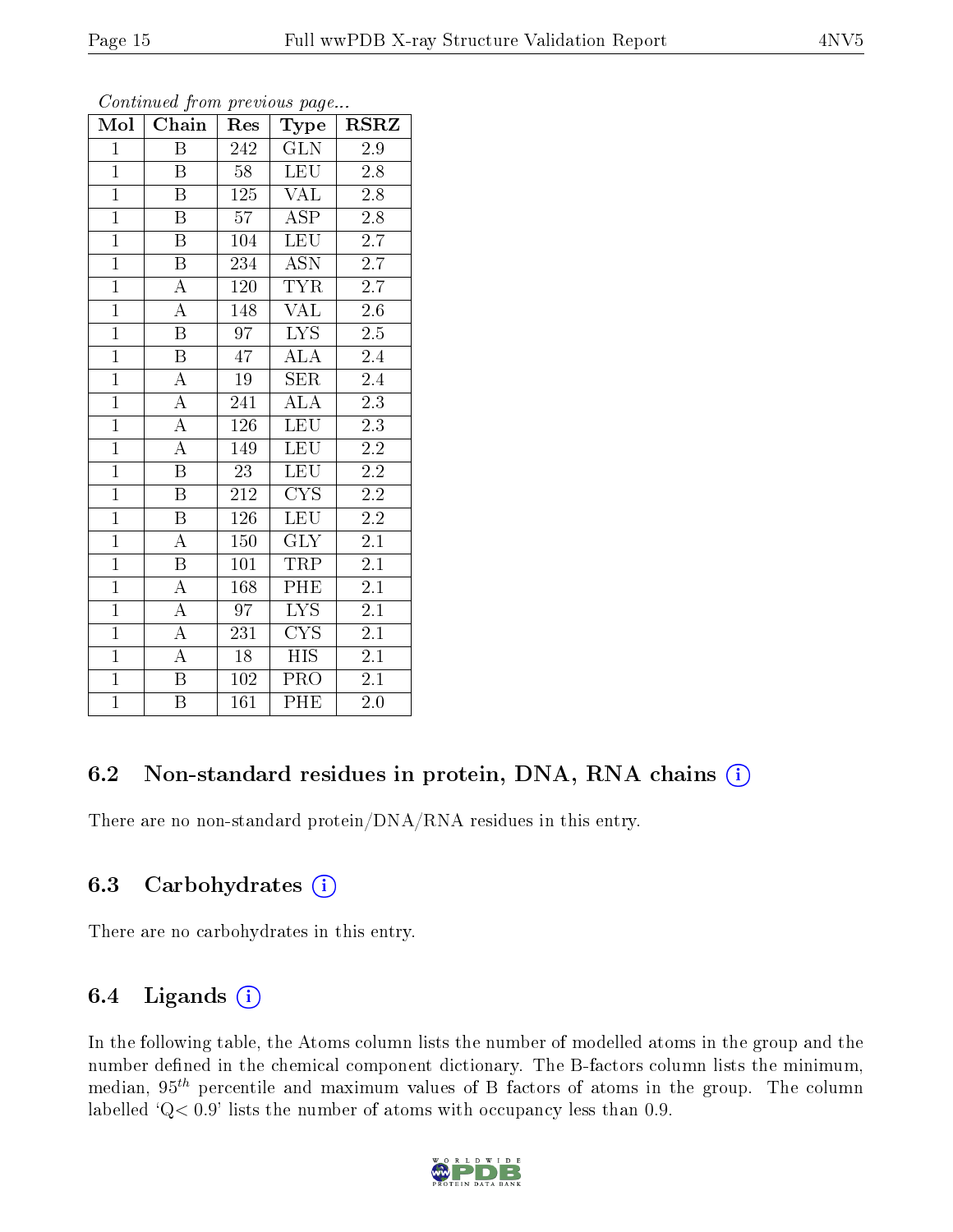| $\text{Mol}$ |           |  |                 |      |      | Type   Chain   Res   Atoms   RSCC   RSR   B-factors $(\AA^2)$   Q<0.9 |  |
|--------------|-----------|--|-----------------|------|------|-----------------------------------------------------------------------|--|
|              | $\rm U10$ |  | $501$   $33/63$ | 0.83 | 0.44 | 73,80,85,86                                                           |  |
|              | U10       |  | $501$   $33/63$ | 0.87 | 0.38 | 62,65,70,71                                                           |  |

The following is a graphical depiction of the model fit to experimental electron density of all instances of the Ligand of Interest. In addition, ligands with molecular weight  $> 250$  and outliers as shown on the geometry validation Tables will also be included. Each fit is shown from different orientation to approximate a three-dimensional view.